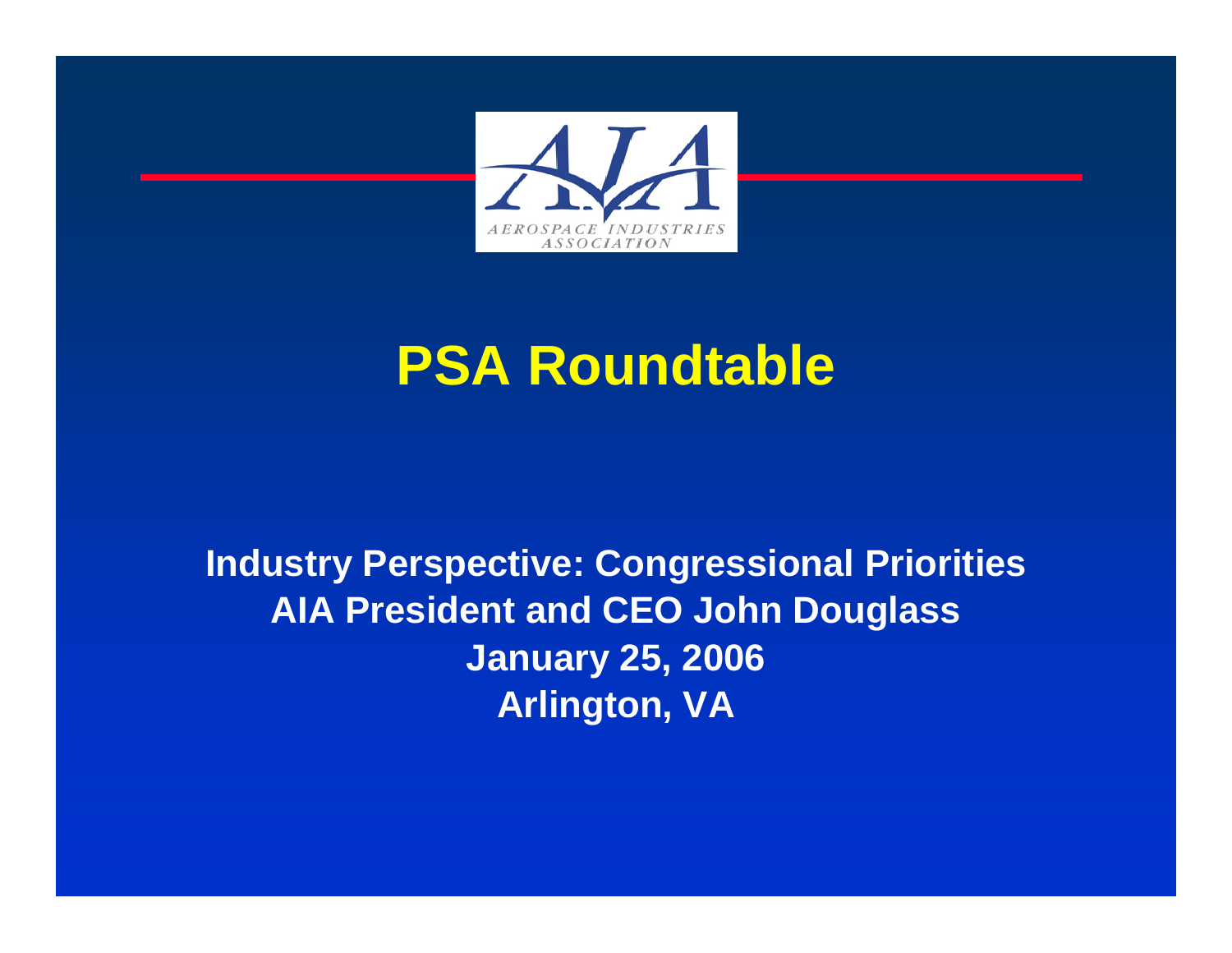### **Aerospace Industry Sales Aerospace Industry Sales**



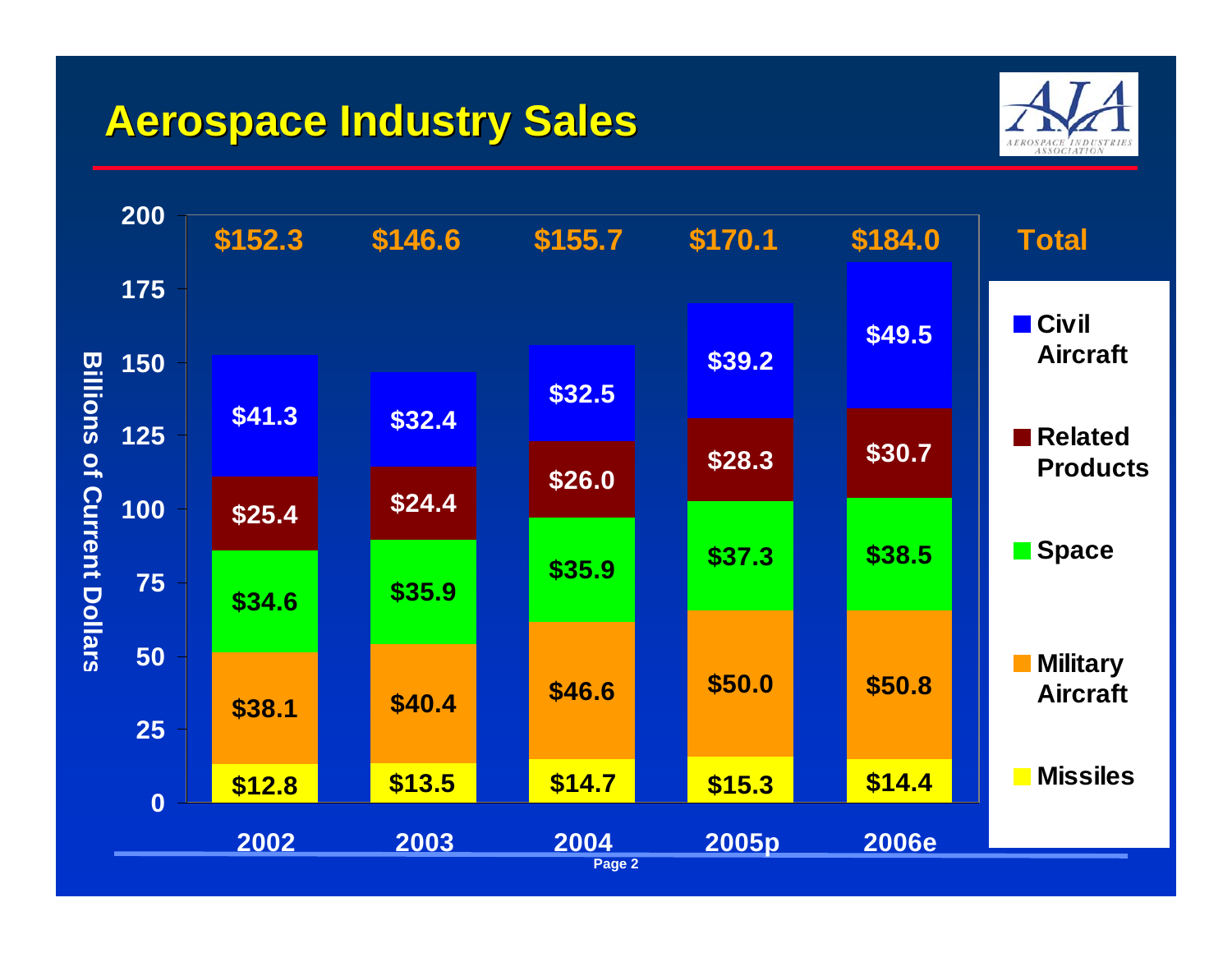### **Washington Activities**

ASSOCIATION **Congress DefenseAppropriation Target Target Administr dministrationAuthorization109th Congress Adjournment urnment Markups Summer MarkupsAIASecond SessionRecessMay TBD N J <sup>D</sup> <sup>F</sup> <sup>M</sup> <sup>A</sup> <sup>M</sup> <sup>J</sup> <sup>J</sup> <sup>A</sup> <sup>S</sup> <sup>O</sup> <sup>N</sup> <sup>D</sup> <sup>J</sup> <sup>2007</sup>** $\begin{array}{|c|c|c|}\n\hline\n2007 & \hline\n\end{array}$ **2006Budget Fiscal Year EndsState of the Resoluti ResolutionFY07 Budget Sept. 30 Union April TBD Submittal SubmittalJan. 31st Jan. 31st2008 POMOSD, Service Leadership Changes startsF**  $\overline{J}$   $\overline{J}$   $\overline{J}$   $\overline{K}$ **S OF A M J J A N J D N D J 20062007 W'burg. ExComQDRMeeting Meeting Released <sup>A</sup> <sup>M</sup> <sup>J</sup> <sup>J</sup> <sup>A</sup> <sup>S</sup> <sup>O</sup> <sup>N</sup> <sup>D</sup> <sup>J</sup>NF J D F M2006 2007PhoenixExComExComExComPhoenixExComMeeting Meeting Meeting Meeting Meeting Meeting**

AEROSPACE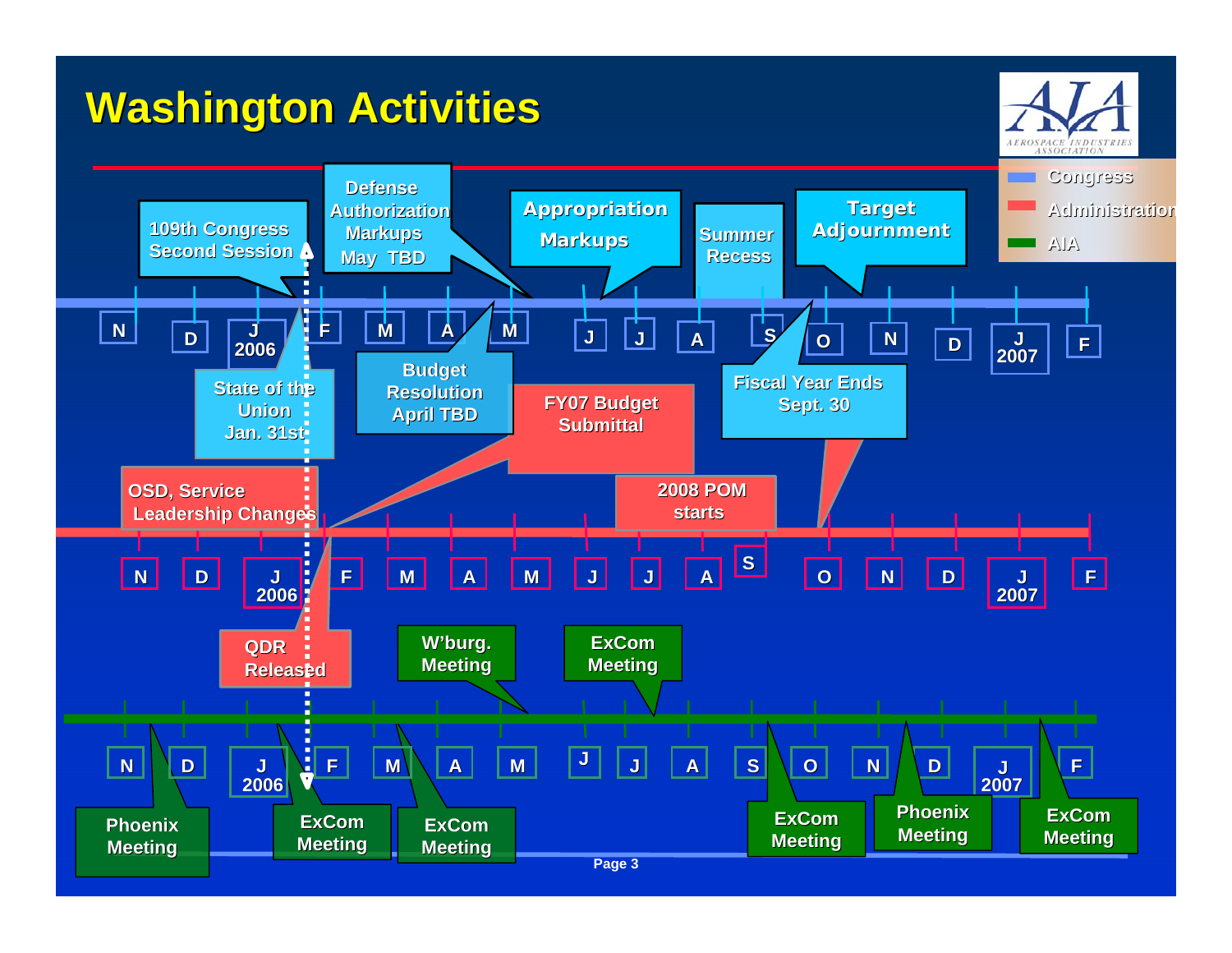

#### en al control de la control de **AIA defense focus on hill policy oriented**

- Acquisition excellence Hearings on Kadish Report expected
- Export Control reform
- Industrial Base

#### en al control de la control de **AIA supports lobbying reform**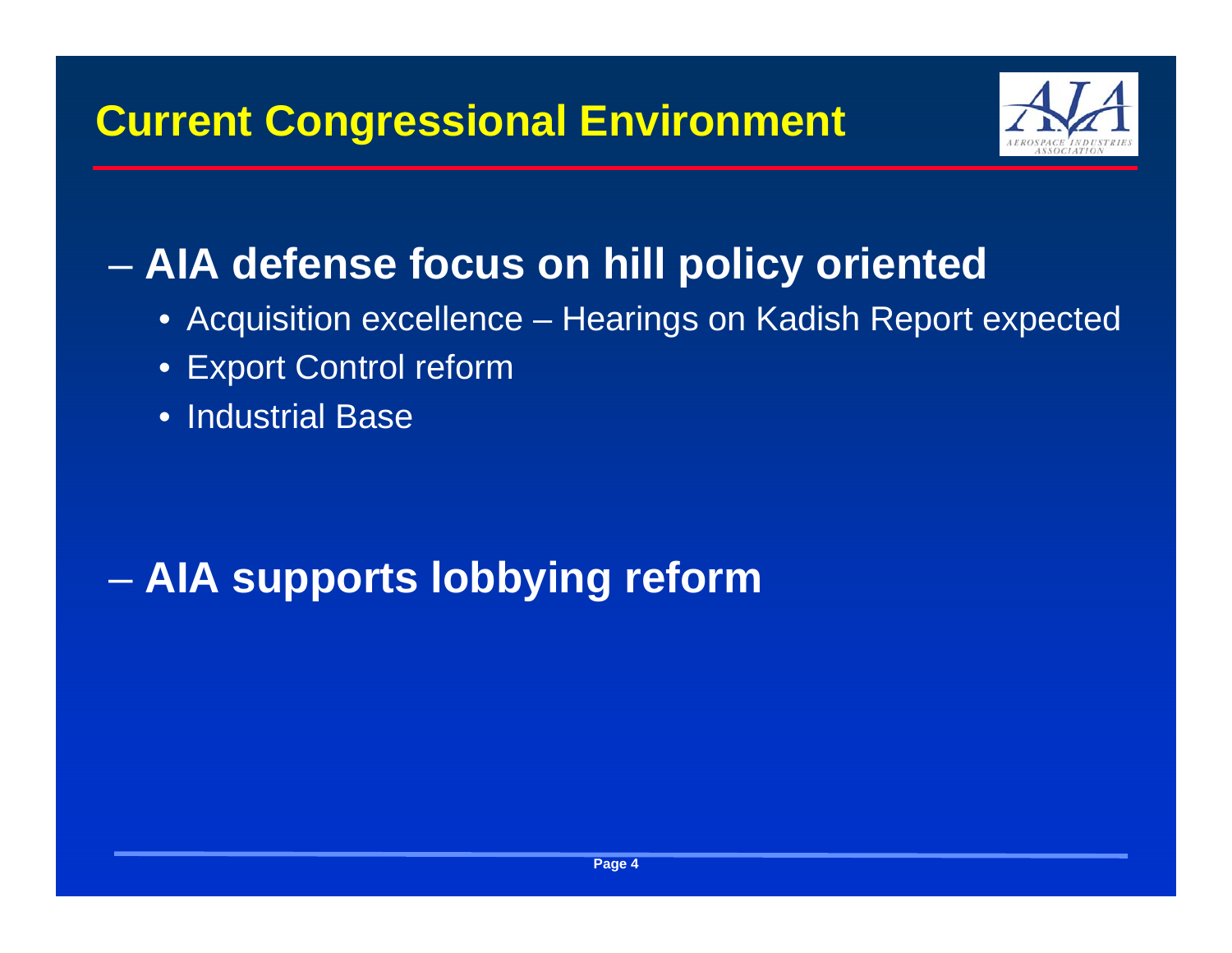### **Current Pentagon Environment**



- •*Leadership: Dep. Sec. England*
- • *QDR: Reported to be a non-event*
	- –**No new strategies are outlined in the review**
	- **It is designed mostly to support the 2007 Budget**

#### • *2007 Budget*

- **Appears to be based on the President's FY07 position as stated in the FY06 Budget**
- **Selective impacts to industry**
- **War financing accomplished through supplementals**
- **Final numbers are still uncertain**
- **Some industrial base issues**
- **- Acquisition Excellence**
	- **- Kadish Panel report**
	- **- Focused on program stability and quality of leadership**
	- **- Secretary England will be the key to implementation**
	- **- Some key recommendations may be resisted by Congress and OSD staff**

**Funding for program stability**

**More control over programs by the services**

**Role of the Service Chiefs** 

**- Armed Services Committee hearings are likely in 2006**